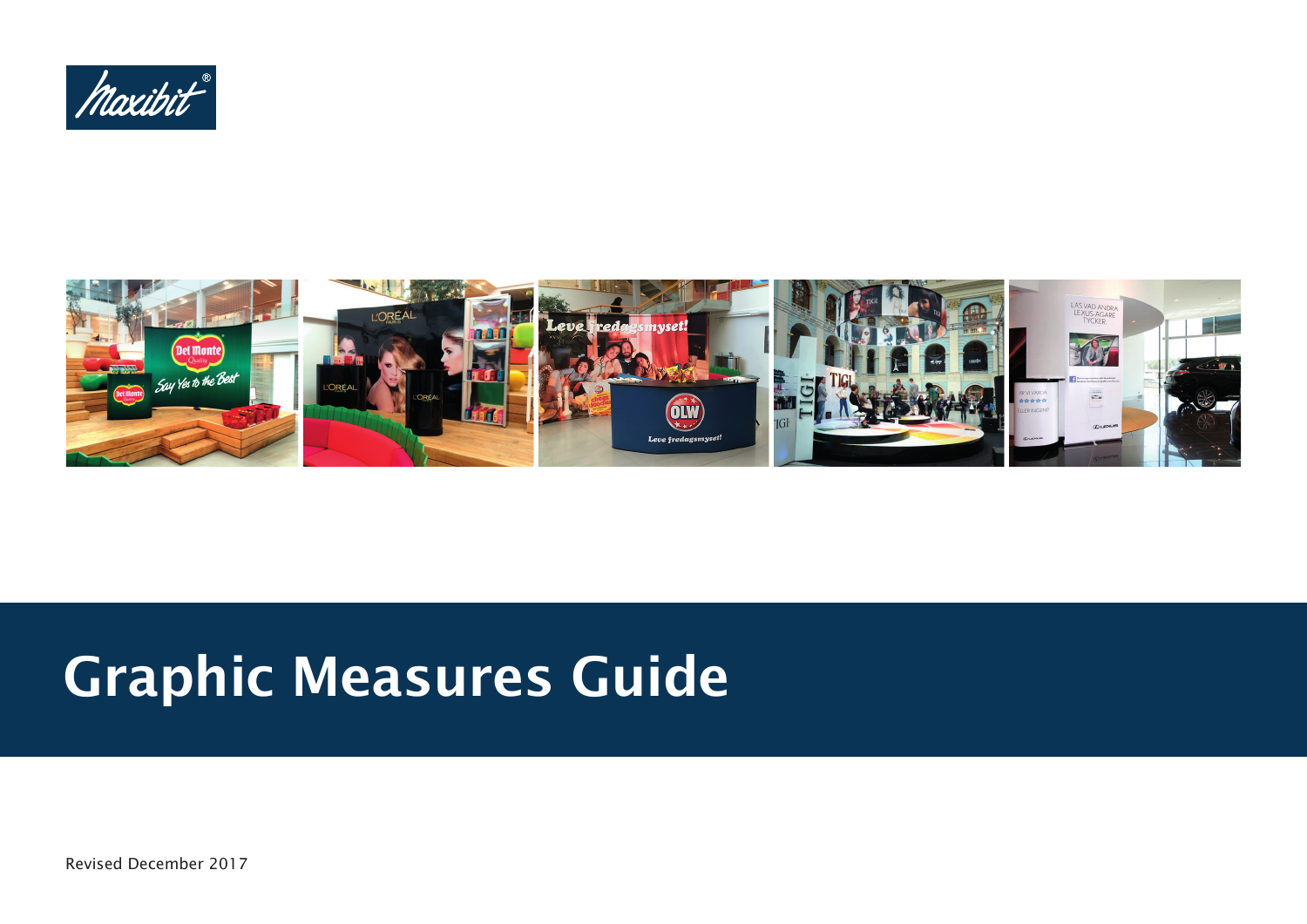#### **Contents**

# Fabric Solutions

| Scene UltraLight | 3 |
|------------------|---|
| Scene Modular    | З |
| Stage Impact     | 4 |
| Stage TradeFair  | 4 |
| Stage Hanging    | 5 |

# PopUp Solutions

| <b>Network</b> | $6 - 9$ |
|----------------|---------|
| Max            | 10      |

### Banner Stands

| Zap D1, D2 & D3 |  |
|-----------------|--|
| Solo 1 & 3      |  |

### Counters & Podiums

| 12 |
|----|
| 12 |
| 12 |
| 12 |
| 12 |
|    |

## Obsolete products

| Original 8 / Demo 8    | 13. |
|------------------------|-----|
| All-in-One Double Case |     |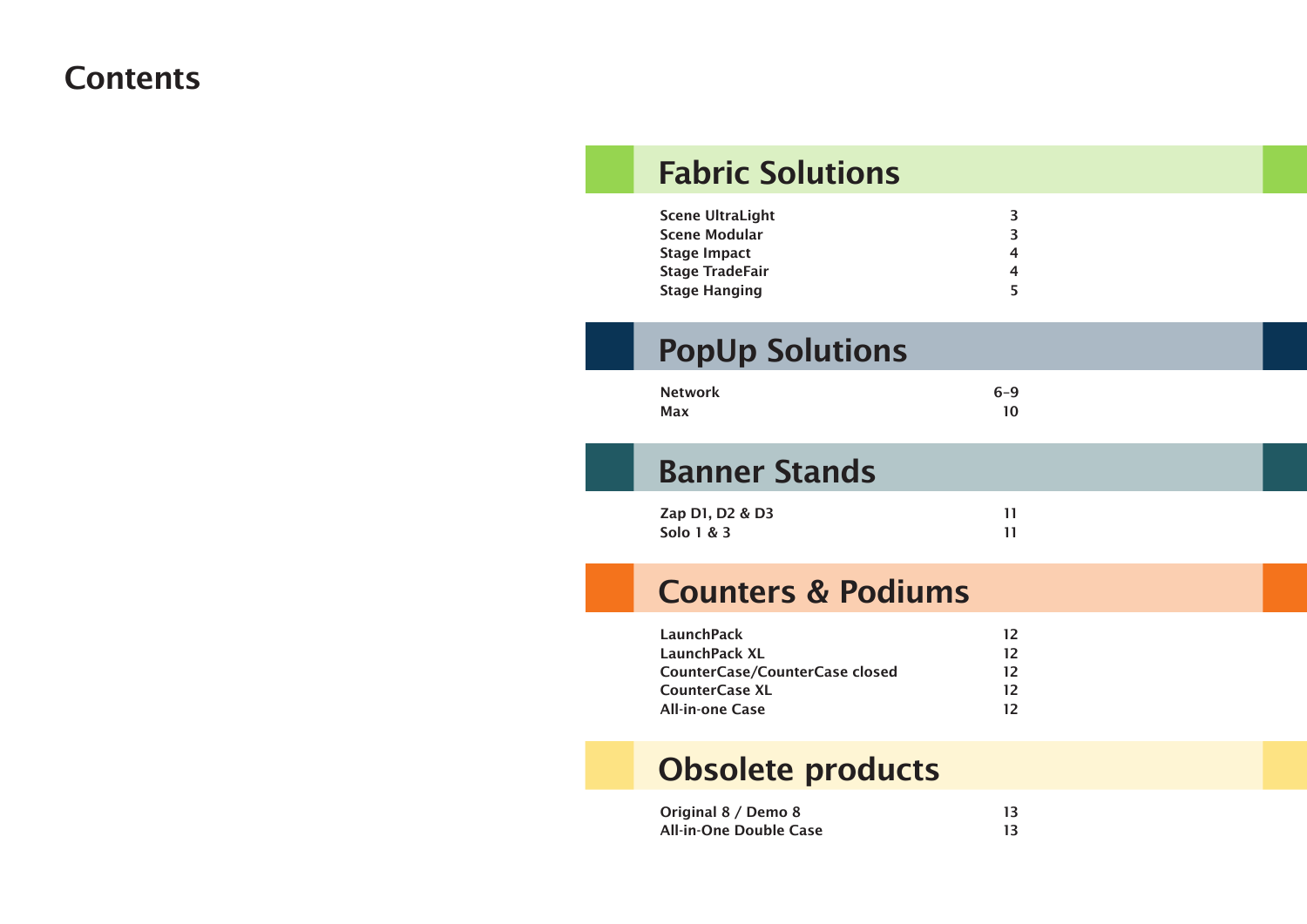| <b>Scene UltraLight</b> | <b>Description</b>     | Size, width x height (mm) | <b>Comment</b>                                |
|-------------------------|------------------------|---------------------------|-----------------------------------------------|
| Scene UltraLight        | 3000x2190 visible area | 3000x2290                 | Size incl 50+50 mm for top and<br>bottom seam |

| <b>Scene Modular</b> | <b>Description</b>                                                  | Size, width x height (mm)                                     | <b>Comment</b>                                  |
|----------------------|---------------------------------------------------------------------|---------------------------------------------------------------|-------------------------------------------------|
| Scene Modular        | 1000, 2000, 3000<br>750,1500, 2250, 2500<br>+ any customized width* | 1000/2000/3000x2190<br>750/1500/2250/2500x2190<br>Free x2190  | Allow extra 50+50 mm for top and<br>bottom seam |
| Scene Hanging        | 1000, 2000, 3000<br>750,1500, 2250, 2500<br>+ any customized width* | 1000/2000/3000xFree<br>750/1500/2250/2500xFree<br>Free x Free | Allow extra 50+50 mm for top and<br>bottom seam |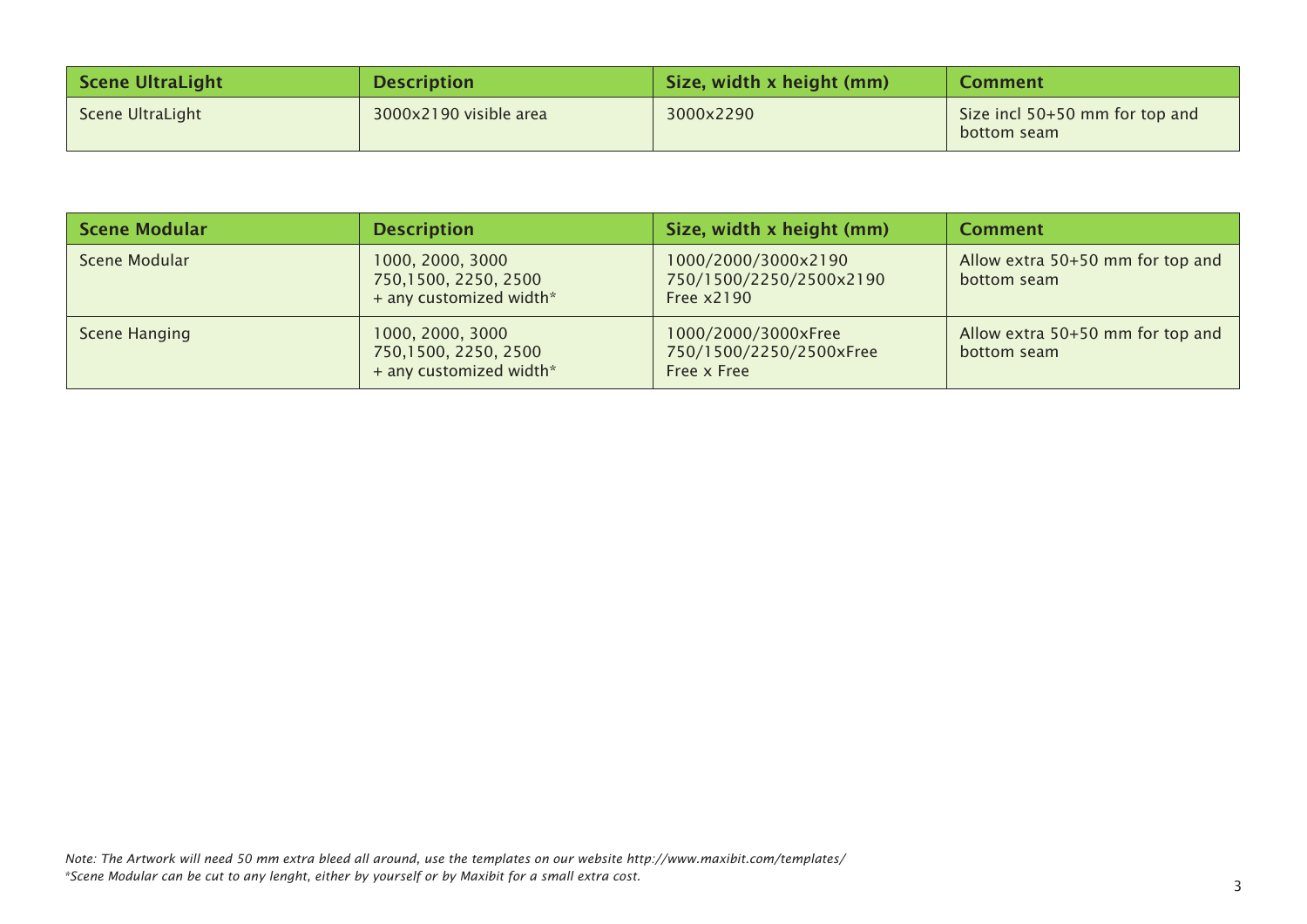#### **Stage**

Each horizontal Stage pole is 110 cm long. If you make a 4 section Stage you make it 440 cm wide. The vertical poles are also 110 cm. There are two feet: the Oval foot and the Tripod foot.

The height of the Stage graphic shoud be 1 cm shorter than the length of the vertical poles that holds the graphic up. Therefore, a Stage that is two poles high (220 cm) should have a graphic that is 219 cm in height. 16 cm should then be added to the overall height of the graphic, 8 cm at the top and 8 cm at the bottom, such that a tubular seam can be sewn into which the horizontal poles will then be insert-ed. A table has been provided below:

A Stage 2 poles high should be 219 cm + 16 cm for the hem = 235 cm. A Stage 3 poles high should be 329 cm  $+$  16 cm for the hem = 345 cm. A Stage 4 poles high should be 439 cm + 16 cm for the hem = 455 cm. A Stage 5 poles high should be 549 cm + 16 cm for the hem = 565 cm. And so on...

When hung from the ceiling, the stage fabric can be any length so long as you have the room to hang it! The fabric will still require an extra 8 cm on the top and 8 cm on the bottom (16 cm in total) for the hem.

| <b>Stage Impact</b>                  | <b>Description</b>     | Size, width x height (mm) | <b>Comment</b>                             |
|--------------------------------------|------------------------|---------------------------|--------------------------------------------|
| Stage 330x225 cm, curved or straight | 3300x2190 visible area | 3300x2350                 | Size incl 80+80 mm for top and bottom seam |
| Stage 440x225 cm, curved or straight | 4400x2190 visible area | 4400x2350                 | Size incl 80+80 mm for top and bottom seam |
| Stage 550x225 cm, curved or straight | 5500x2190 visible area | 5500x2350                 | Size incl 80+80 mm for top and bottom seam |
| Stage 660x225 cm, curved or straight | 6600x2190 visible area | 6600x2350                 | Size incl 80+80 mm for top and bottom seam |
| Stage 770x225 cm, curved or straight | 7700x2190 visible area | 7700x2350                 | Size incl 80+80 mm for top and bottom seam |

| <b>Stage Trade Fair</b> | <b>Description</b>     | Size, width x height (mm) | <b>Comment</b>                             |
|-------------------------|------------------------|---------------------------|--------------------------------------------|
| Stage Trade Fair 4x2    | 5100x2190 visible area | 5100x2350                 | Size incl 80+80 mm for top and bottom seam |
| Stage Trade Fair 5x2    | 6100x2190 visible area | 6100x2350                 | Size incl 80+80 mm for top and bottom seam |
| Stage Trade Fair 6x2    | 7100x2190 visible area | 7100x2350                 | Size incl 80+80 mm for top and bottom seam |
| Stage Trade Fair 7x2    | 8100x2190 visible area | 8100x2350                 | Size incl 80+80 mm for top and bottom seam |

*Note: The Artwork will need 50 mm extra bleed all around, use the templates on our website http://www.maxibit.com/templates/*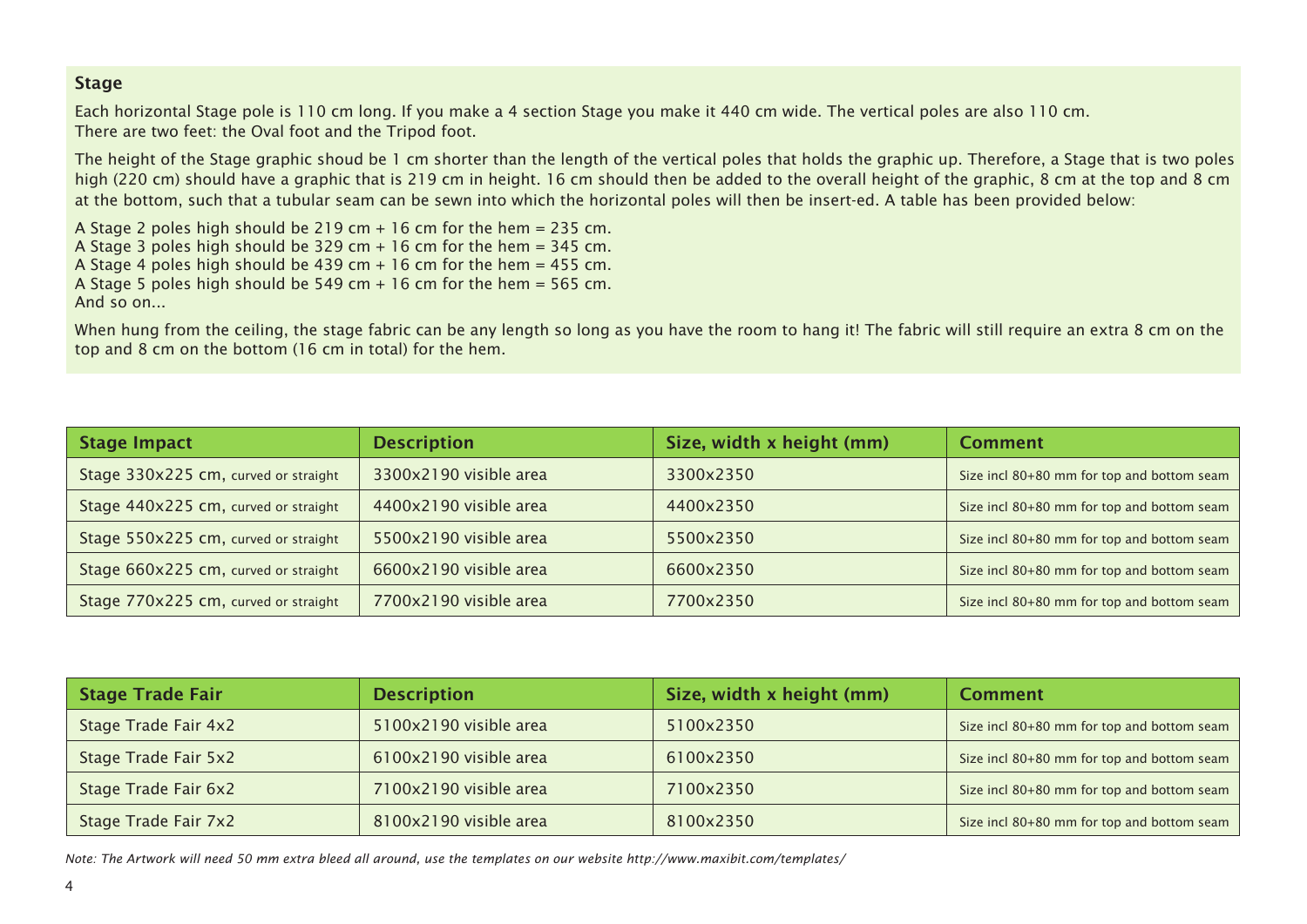| <b>Stage Hanging Round</b>    | <b>Description</b>  | Size, width x height (mm) | <b>Comment</b>                       |
|-------------------------------|---------------------|---------------------------|--------------------------------------|
| Stage Hanging Round 35-H01    | 13200xcustom height | 13200xcustom height       | Add 80+80 mm for top and bottom seam |
| Stage Hanging Round 35-H02    | 11000xcustom height | 1000xcustom height        | Add 80+80 mm for top and bottom seam |
| Stage Hanging S-shape 35-H03  | 4400xcustom height  | 4400xcustom height        | Add 80+80 mm for top and bottom seam |
| Stage Hanging Straight 35-H04 | 4400xcustom height  | 4400xcustom height        | Add 80+80 mm for top and bottom seam |
| Stage Hanging Round 35-H05    | 8800xcustom height  | 8800xcustom height        | Add 80+80 mm for top and bottom seam |
| Stage Hanging Oval 35-H06     | 8800xcustom height  | 8800xcustom height        | Add 80+80 mm for top and bottom seam |
| Stage Hanging Round 35-H07    | 4400xcustom height  | 4400xcustom height        | Add 80+80 mm for top and bottom seam |
| Stage Hanging Round 35-H08    | 26400xcustom height | 26400xcustom height       | Add 80+80 mm for top and bottom seam |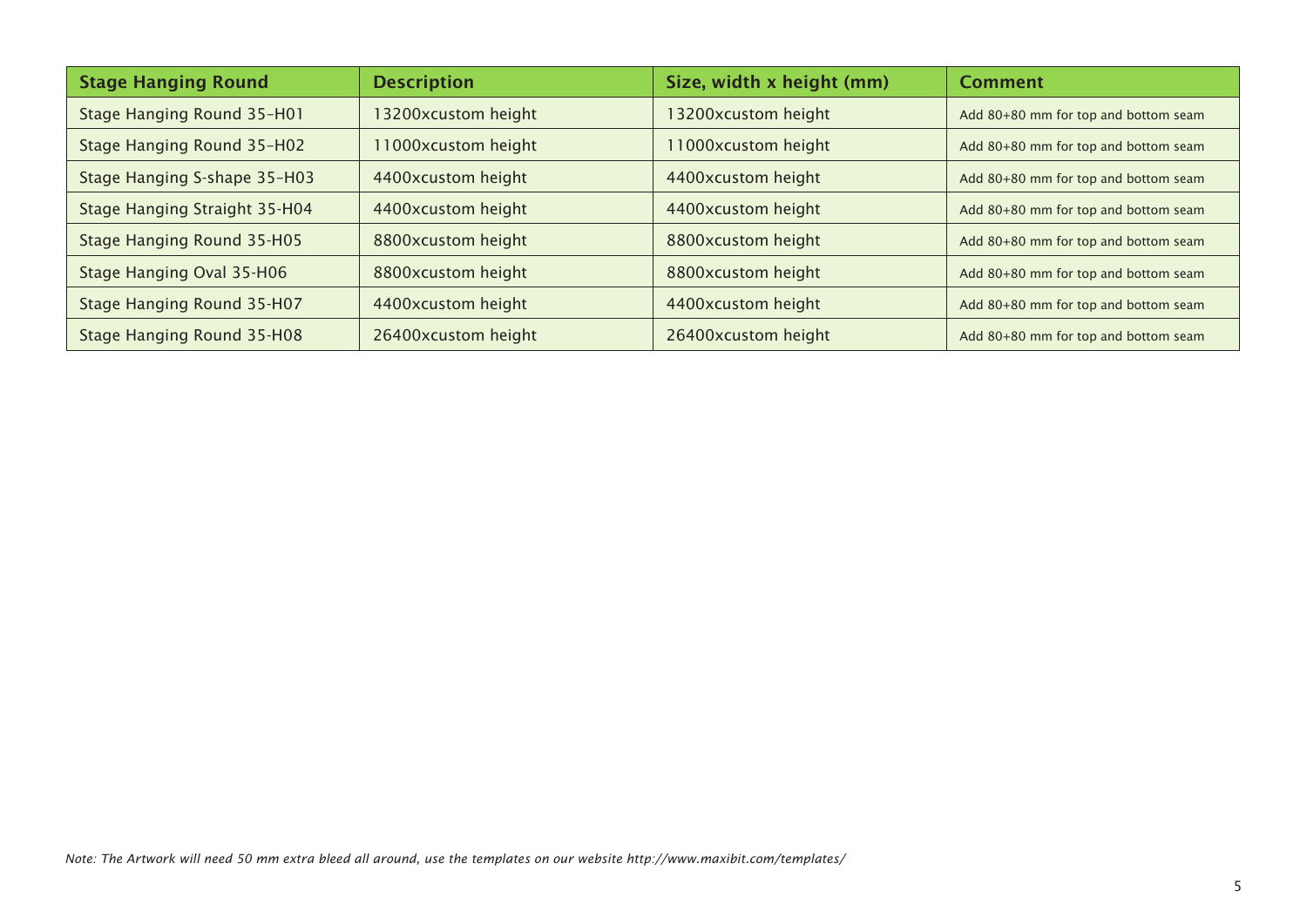| <b>Network</b>               | <b>Description</b>            | Size, width (mm) |  |
|------------------------------|-------------------------------|------------------|--|
| Panel, straight              |                               | 733              |  |
| Panel, concave               |                               | 680              |  |
| Panel, convex                |                               | 800              |  |
| Panel, end                   | 180 degrees                   | 660              |  |
| Panel, NW Square Edge, End   | Flat                          | 303              |  |
| Panel, aio podium new        |                               | 1650x850         |  |
| Panel, aio podium old        |                               | 1630×820         |  |
| Panel, double aio podium new | Covering two all-in-one boxes | 2360x850         |  |
| Panel, double aio podium old | Covering two all-in-one boxes | 2900x820         |  |

| Network    | <b>Description</b> | $\mid$ Size, height (mm) |  |
|------------|--------------------|--------------------------|--|
| I section  | X <sub>1</sub>     | 770                      |  |
| 2 sections | x <sub>2</sub>     | 1502                     |  |
| 3 sections | x <sub>3</sub>     | 2235                     |  |
| 4 sections | $\times 4$         | 2968                     |  |
| 5 sections | $\times$           | 3700                     |  |

| <b>Network, variations</b> | Panel width (mm)        | Image area (mm) | <b>Comment</b>   |
|----------------------------|-------------------------|-----------------|------------------|
| Straight 1x3, single sided | 660/733/660             | 2053x2235       | Incl. end panels |
| Straight 2x3, single sided | 660/733/733/660         | 2786x2235       | Incl. end panels |
| Straight 3x3, single sided | 660/733/733/733/660     | 3519x2235       | Incl. end panels |
| Straight 4x3, single sided | 660/733/733/733/733/660 | 4252x2235       | Incl. end panels |

*Note: The Artwork will need 5 mm extra bleed all around, use the templates on our website http://www.maxibit.com/templates/*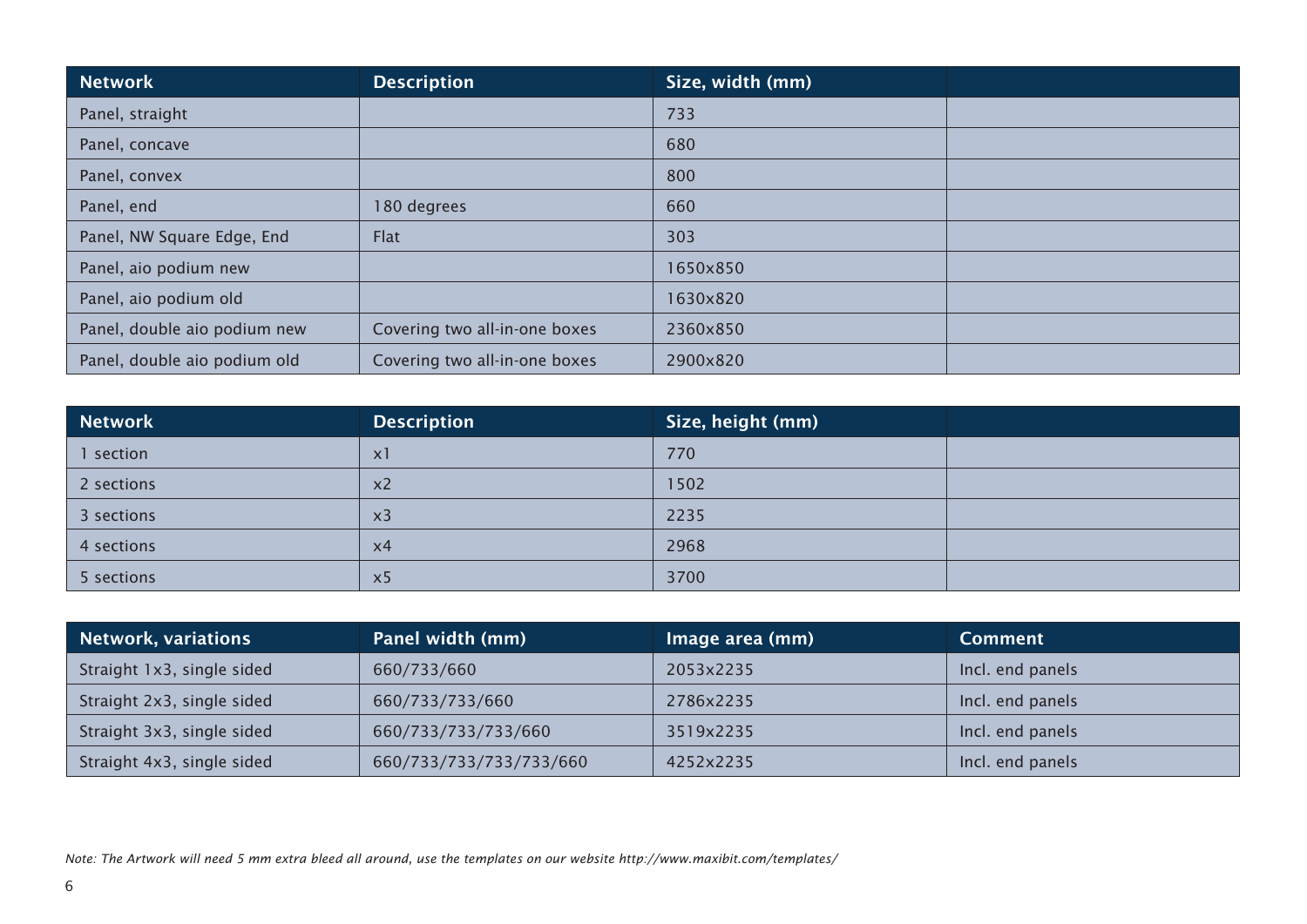| <b>Network, variations</b> | Panel width (mm)                    | Image area (mm) | <b>Comment</b>   |
|----------------------------|-------------------------------------|-----------------|------------------|
| Straight 1x3, double sided | 660/733/660/733                     | 2786x2235       | All around       |
| Straight 2x3, double sided | 660/733/733/660/733/733             | 4252x2235       | All around       |
| Straight 3x3, double sided | 660/733/733/733/660/733/733/733     | 5718x2235       | All around       |
| Straight 4x3, double sided | 660/733/733/733/660/733/733/733/733 | 7184x2235       | All around       |
|                            |                                     |                 |                  |
| Straight 1x4, single sided | 660/733/660                         | 2053x2968       | Incl. end panels |
| Straight 2x4, single sided | 660/733/733/660                     | 2786x2968       | Incl. end panels |
| Straight 3x4, single sided | 660/733/733/733/660                 | 3519x2968       | Incl. end panels |
| Straight 4x4, single sided | 660/733/733/733/733/660             | 4252x2968       | Incl. end panels |
|                            |                                     |                 |                  |
| Concave 1x3, single sided  | 660/680/660                         | 2000x2235       | Incl. end panels |
| Concave 1x3, double sided  | 660/680/660/800                     | 2800x2235       | All around       |
| Concave 2x3, single sided  | 660/680/680/660                     | 2680x2235       | Incl. end panels |
| Concave 3x3, single sided  | 660/680/680/680/660                 | 3360x2235       | Incl. end panels |
| Concave 4x3, single sided  | 660/680/680/680/680/660             | 4040x2235       | Incl. end panels |
|                            |                                     |                 |                  |
| Concave 1x4, single sided  | 660/680/660                         | 2000x2968       | Incl. end panels |
| Concave 1x4, double sided  | 660/680/660/800                     | 2800x2968       | All around       |
| Concave 2x4, single sided  | 660/680/680/660                     | 2680x2968       | Incl. end panels |
| Concave 3x4, single sided  | 660/680/680/680/660                 | 3360x2968       | Incl. end panels |
| Concave 4x4, single sided  | 660/680/680/680/680/660             | 4040x2968       | Incl. end panels |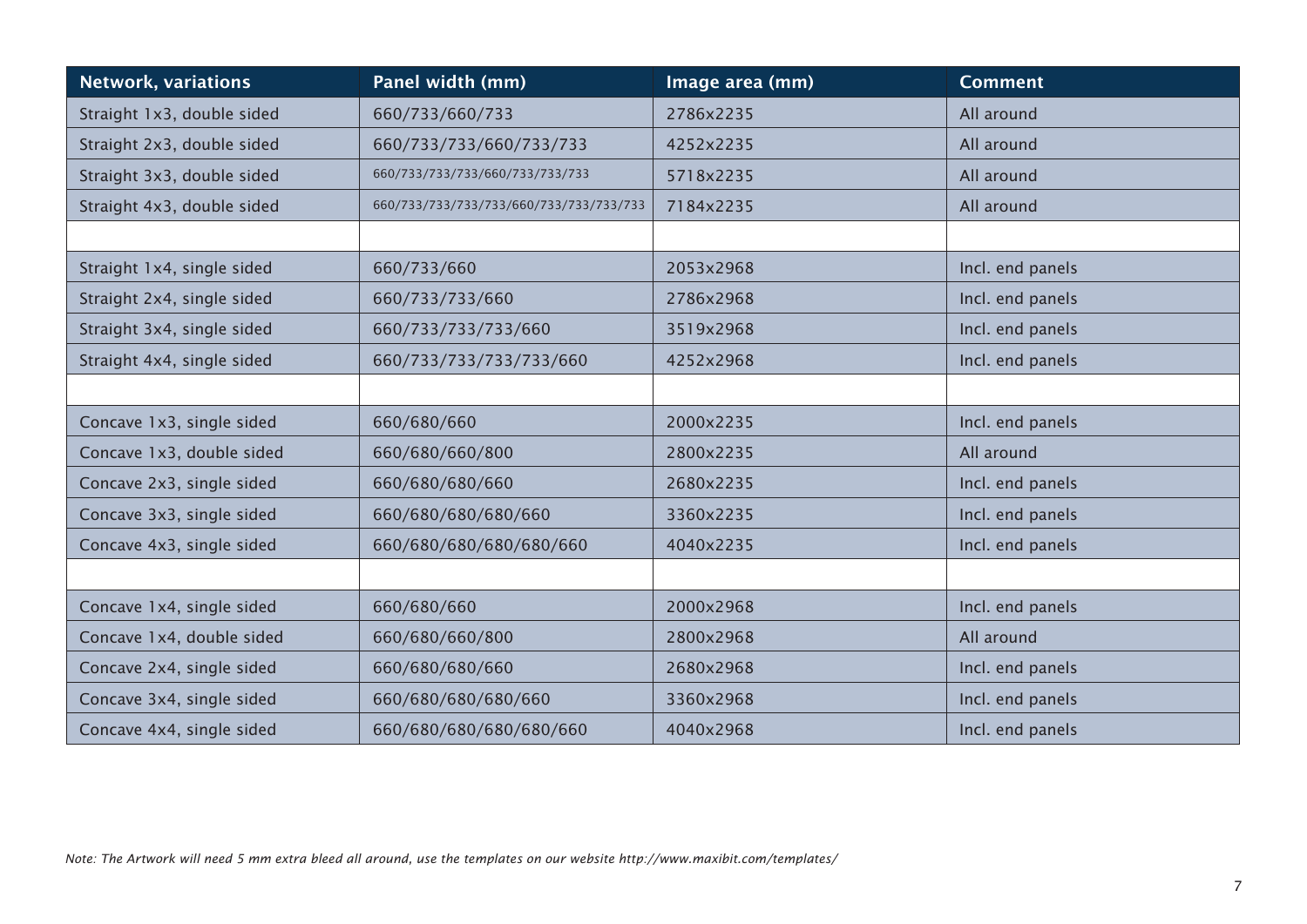| <b>Network, variations</b> | Panel width (mm)        | Image area (mm) | <b>Comment</b>   |
|----------------------------|-------------------------|-----------------|------------------|
| Convex 1x3, single sided   | 660/800/660             | 2120x2235       | Incl. end panels |
| Convex 1x3, double sided   | 660/800/660/680         | 2800x2235       | Incl. end panels |
| Convex 2x3, single sided   | 660/800/800/660         | 2920x2235       | Incl. end panels |
| Convex 3x3, single sided   | 660/800/800/800/660     | 3720x2235       | Incl. end panels |
| Convex 4x3, single sided   | 660/800/800/800/800/660 | 4520x2235       | Incl. end panels |
|                            |                         |                 |                  |
| Convex 1x4, single sided   | 660/800/660             | 2120x2968       | Incl. end panels |
| Convex 1x4, double sided   | 660/800/660/680         | 2800x2968       | Incl. end panels |
| Convex 2x4, single sided   | 660/800/800/660         | 2920x2968       | Incl. end panels |
| Convex 3x4, single sided   | 660/800/800/800/660     | 3720x2968       | Incl. end panels |
| Convex 4x4, single sided   | 660/800/800/800/800/660 | 4520x2968       | Incl. end panels |

| Network, special measures       |                                  | Width (mm)                 | <b>Comment</b> |
|---------------------------------|----------------------------------|----------------------------|----------------|
| 1. Connecting panel, 90 degrees | With hinged magnetic rail (6204) | Add 7 mm to adjacent panel | Inner corner   |
| 2. Connecting panel, 90 degrees |                                  | 550                        | Outer corner   |
| 3. Connecting panel, 45 degrees | With hinged magnetic rail (6204) | Add 7 mm to adjacent panel | Inner corner   |
| 4. Connecting panel, 45 degrees |                                  | 680                        | Outer corner   |
| Connecting panel                | 2 concave NW facing each other   | 900                        |                |



*Note: The Artwork will need 5 mm extra bleed all around, use the templates on our website http://www.maxibit.com/templates/*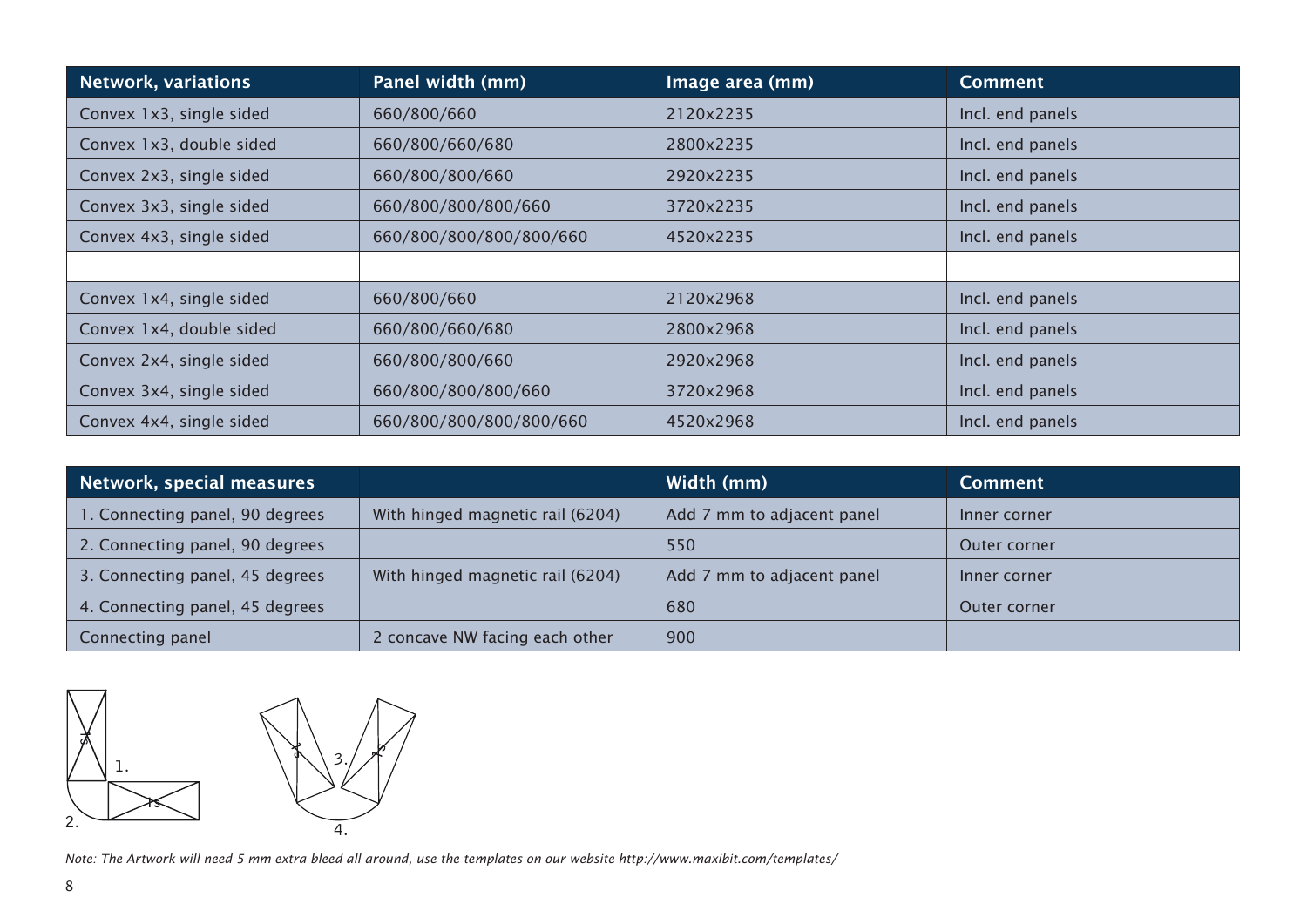#### Various graphic measures for Network Frost (Showcase)

All measures i millimetre.

| Panel        | <b>Convex</b> | <b>Concave</b> | Straight* | <b>Manufacturing instructions</b>                                                                                                           |
|--------------|---------------|----------------|-----------|---------------------------------------------------------------------------------------------------------------------------------------------|
| $\mathsf{A}$ | 680x754       | 800x754        | 733x754   | Mounting kits at top and bottom (holes for panel clips at top) mounted at the back side.<br>Magnetic tape (6240) on the image side, 754 mm. |
| $\sf{B}$     | 680x754       | 800x754        | 733x754   | Mounting kits at top and bottom (NO holes for panel clips) mounted at the back side.<br>Magnetic tape (6240) on the image side, 754 mm.     |
| $\mathsf{C}$ | 680x754       | 800x754        | 733x754   | Like B. Mounting kits at top and bottom, no holes, mounted at the back side.<br>Magnetic tape (6240) on the image side, 754 mm.             |
| D            | 800x754       | 680x754        | 733x754   | Mounting kits at top and bottom (as usual)                                                                                                  |
| E            | 800x1502      | 680x1502       | 733x1502  | Mounting kits at top and bottom, no holes for panel clips                                                                                   |
| F            | 800x769       | 680x769        | 733x769   | Mounting kits at top and bottom, no holes for panel clips                                                                                   |
| $\mathsf{G}$ | 800x754       | 680x754        | 733x754   | Mounting kits at top and bottom, no holes for panel clips                                                                                   |
| H            | 303x733       | 303x733        | 303x733   | Cut out for Network pipe: at top=to the left, at bottom=to the right                                                                        |
|              | 800x1487      | 680x1487       | 733x1487  | Mounting kits at top and bottom (as usual)                                                                                                  |

*\*Mounting kit for straight panels (6284) mounted at the top onto graphics with panel clips, at the bottom onto graphics that are adjacent to the floor.*

#### Necessary magnetic rails:

- 6256 Magnetic rail 2-way (used at the sides and by the openings in the structure)
- 6257 Magnetic rail 3-way (may be used everywhere at the back side of the structure)
- 6257–00 Magnetic rail 3-way without centre magnetic tape (used at one of the sides of an opening that is adjacent to the end of the structure).
- 6251 May be replaced by 6257. Otherwise used, for instance, between panel E and F, the bottom scissor at drawing below.

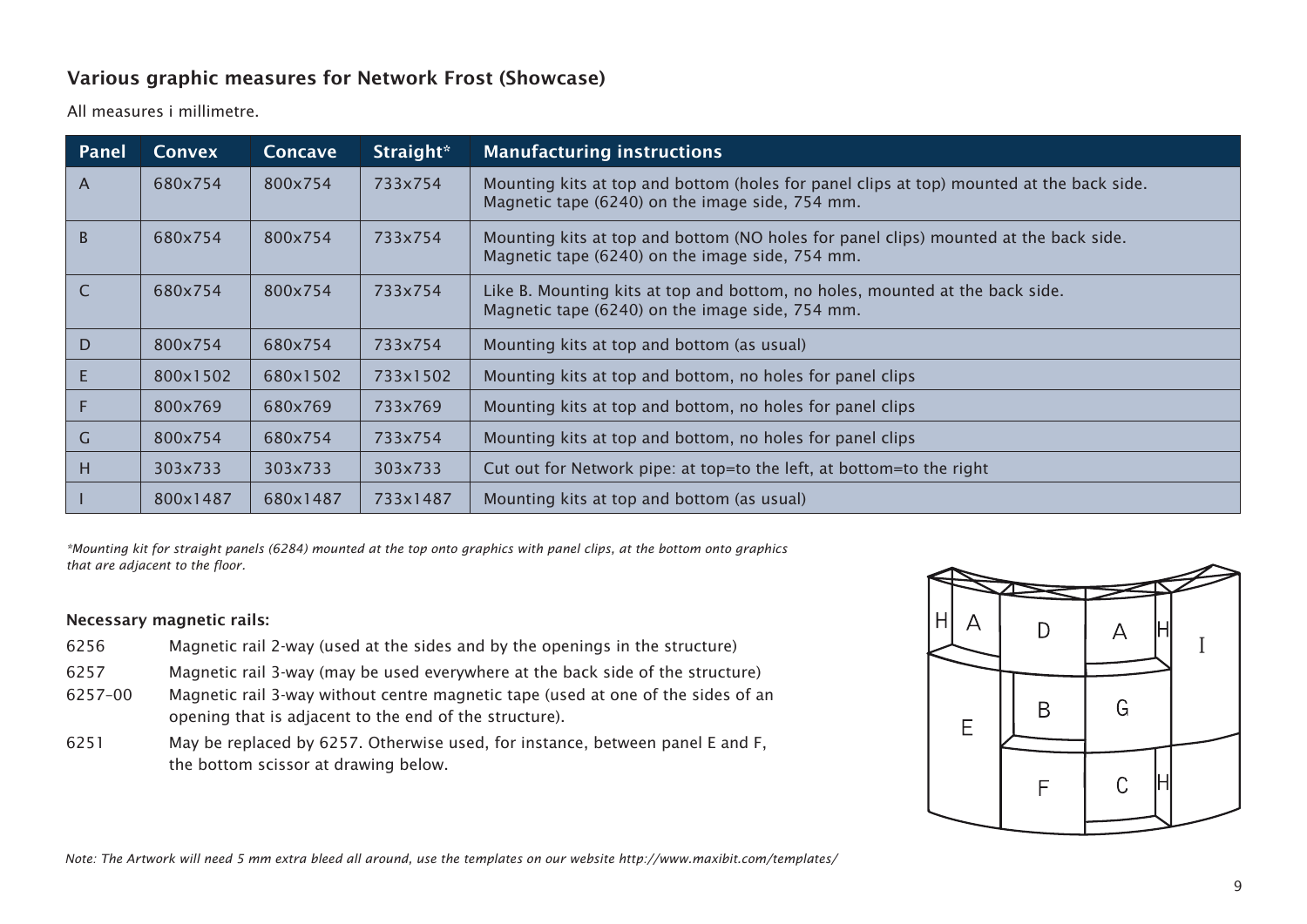| <b>Max</b>      | <b>Description</b> | Size, width (mm) | Size, height (mm) |
|-----------------|--------------------|------------------|-------------------|
| Panel, straight |                    | 755              | 2302              |
| Panel, concave  |                    | 715              | 2302              |
| Panel, convex   |                    | 802              | 2302              |

| <b>Max, variations</b>             | Panel width (mm)                        | Image area (mm) | <b>Comment</b>   |
|------------------------------------|-----------------------------------------|-----------------|------------------|
| Straight 3x3, single sided         | 715/755/755/755/715                     | 3695x2302       | Incl. end panels |
| Straight 4x3, single sided         | 715/755/755/755/755/715                 | 4450x2302       | Incl. end panels |
|                                    |                                         |                 |                  |
| Straight 3x3, double sided         | 715/755/755/755/715/755/755/755         | 5960x2302       | Incl. end panels |
| Straight 4x3, double sided         | 715/755/755/755/755/715/755/755/755     | 7470x2302       | Incl. end panels |
|                                    |                                         |                 |                  |
| Curved 3x3, single sided (concave) | 715/715/715/715/715                     | 3575x2302       | Incl. end panels |
| Curved 4x3, single sided (concave) | 715/715/715/715/715                     | 4290x2302       | Incl. end panels |
|                                    |                                         |                 |                  |
| Curved 3x3, double sided (concave) | 715/715/715/715/715/802/802/802         | 5981x2302       | Incl. end panels |
| Curved 4x3, double sided (concave) | 715/715/715/715/715/715/802/802/802/802 | 7498x2302       | Incl. end panels |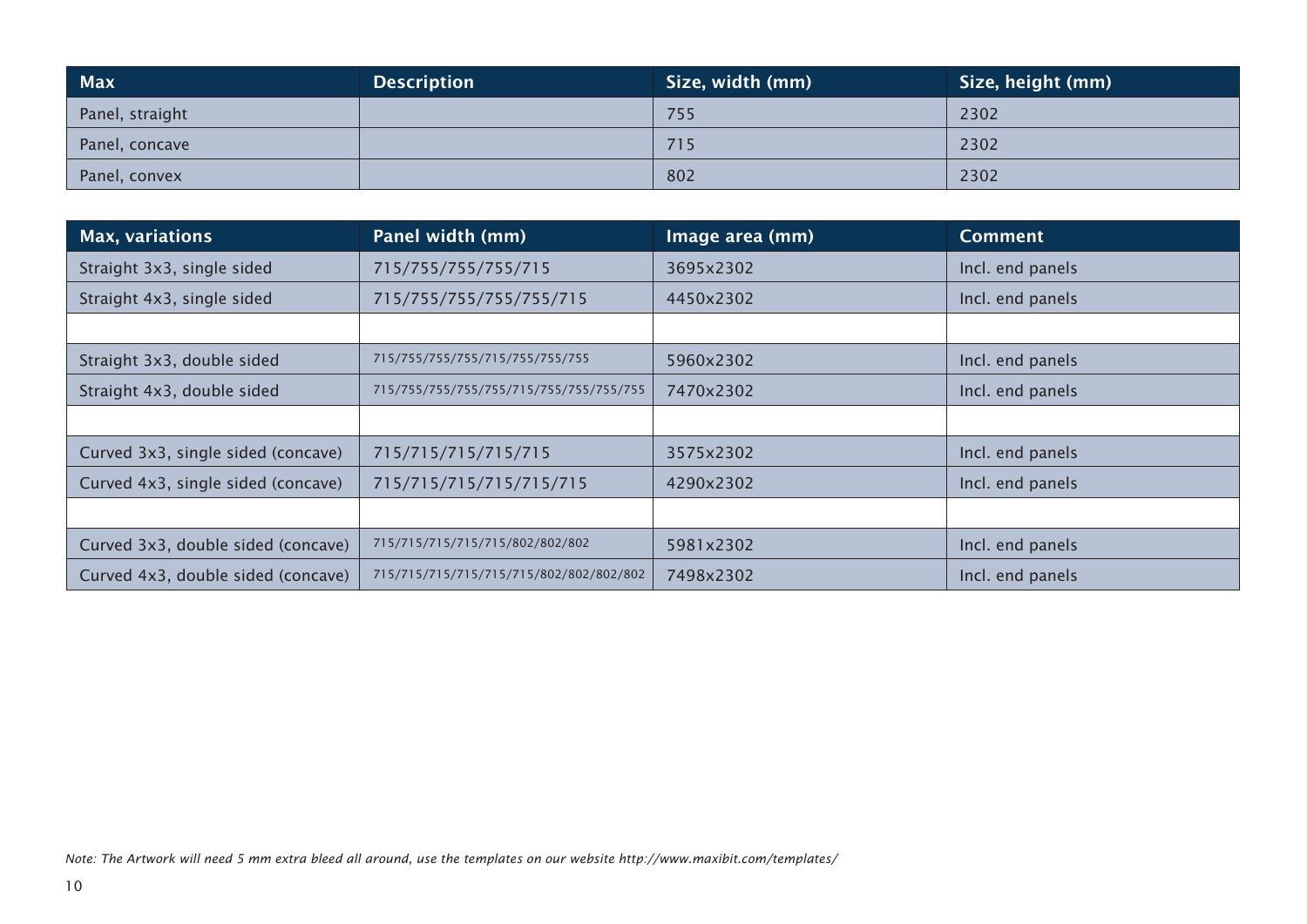| Zap             | <b>Description</b>   | Size, width x height (mm) |                             |
|-----------------|----------------------|---------------------------|-----------------------------|
| Zap D1, 850     | With Gripper profile | 850x2400                  | Of which 190 mm in cassette |
| Zap D2/D3, 850  | With Gripper profile | 850x2400                  | Of which 190 mm in cassette |
| Zap D3, 1000    | With Gripper profile | 1000x2400                 | Of which 190 mm in cassette |
| Zap D2/D3, 1200 | With Gripper profile | 200x2400                  | Of which 190 mm in cassette |

| <b>Solo</b> | <b>Description</b>               | Size, width x height (mm) |
|-------------|----------------------------------|---------------------------|
| Solo 1      | With Gripper profile and magnets | 850/610x2235              |
| Solo 3      | With Gripper profile and magnets | 850/610x1000-2190         |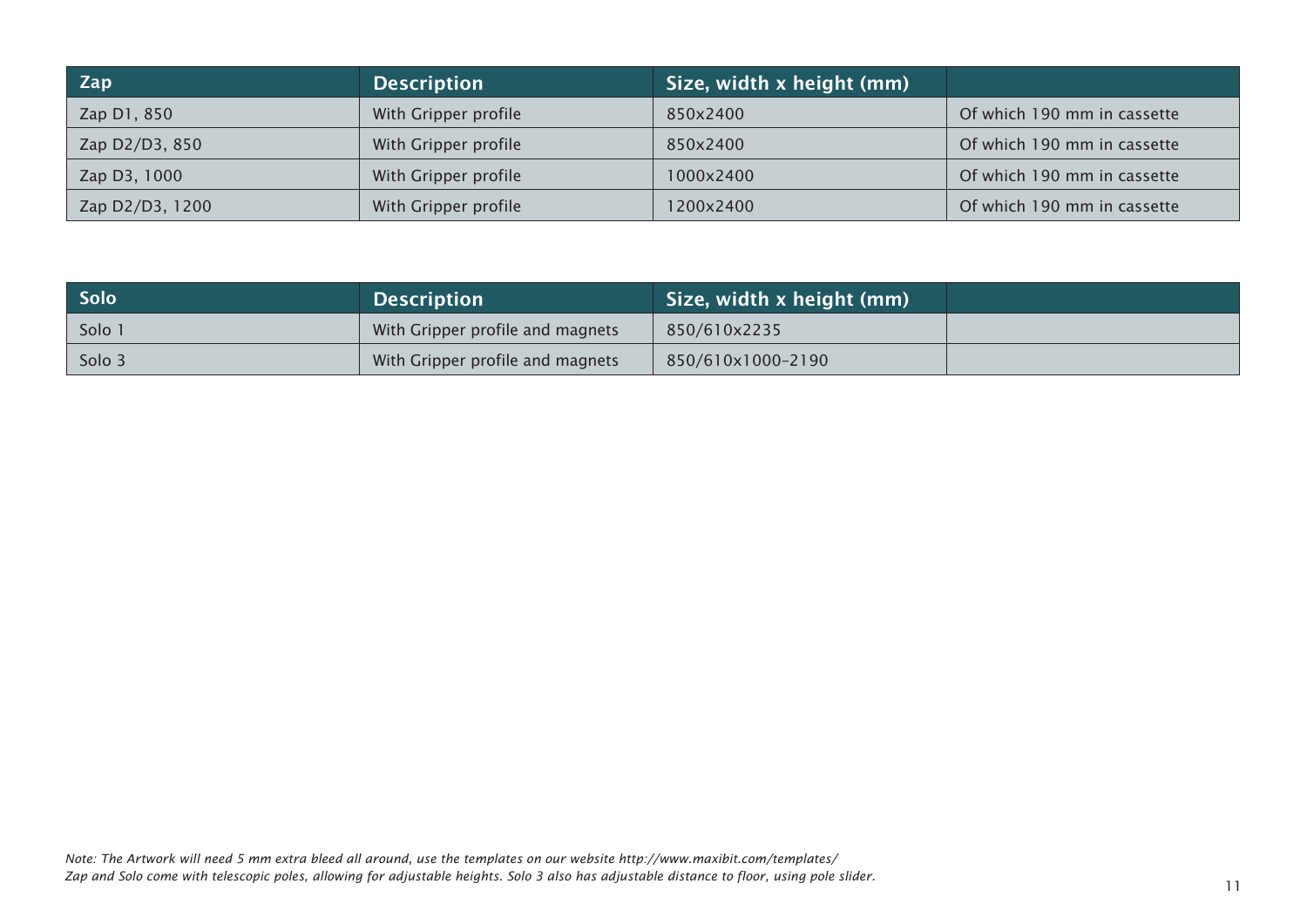| LaunchPack        | <b>Description</b>     | Size, width x height (mm) | <b>Comment</b>                                                                  |
|-------------------|------------------------|---------------------------|---------------------------------------------------------------------------------|
| Panel, desk 2.0.1 | System with black hubs | 1937x950                  | Recommendation:<br>Double-sided laminated paper (hot)<br>final thickness 0,6 mm |
| Panel, desk 2.0   | System with white hubs | 1937x983                  | Recommendation:<br>Double-sided laminated paper (hot)<br>final thickness 0,6 mm |

| <b>LaunchPack XL</b> | <b>Description</b>     | Size, width x height (mm) | <b>Comment</b>                                                                  |
|----------------------|------------------------|---------------------------|---------------------------------------------------------------------------------|
| Panel, desk 2.0.1    | System with black hubs | 3505x950                  | Recommendation:<br>Double-sided laminated paper (hot)<br>final thickness 0,6 mm |

| CounterCase | <b>Description</b> | Size, width x height (mm) | Comment                                                                         |
|-------------|--------------------|---------------------------|---------------------------------------------------------------------------------|
| Panel, desk |                    | 1720x850                  | Recommendation:<br>Double-sided laminated paper (hot)<br>final thickness 0,6 mm |

| l CounterCase closed <sub>l</sub> | <b>Description</b> | Size, width x height (mm) | <b>\Comment</b>                                                                 |
|-----------------------------------|--------------------|---------------------------|---------------------------------------------------------------------------------|
| Panel, desk                       |                    | 1860x835                  | Recommendation:<br>Double-sided laminated paper (hot)<br>final thickness 0,6 mm |

| <b>CounterCase XL</b> | <b>Description</b> | Size, width x height (mm) | <b>Comment</b>                                                                  |
|-----------------------|--------------------|---------------------------|---------------------------------------------------------------------------------|
| Panel, desk           |                    | 3270x850                  | Recommendation:<br>Double-sided laminated paper (hot)<br>final thickness 0,6 mm |

| <b>All-in-One Case</b> | <b>Description</b> | Size, width x height (mm) | <b>Comment</b> |
|------------------------|--------------------|---------------------------|----------------|
| Panel, desk            | <b>New</b>         | 1650x850                  |                |
| Panel, desk            | Old                | 1630x820                  |                |

*Note: The Artwork will need 5 mm extra bleed all around, use the templates on our website http://www.maxibit.com/templates/*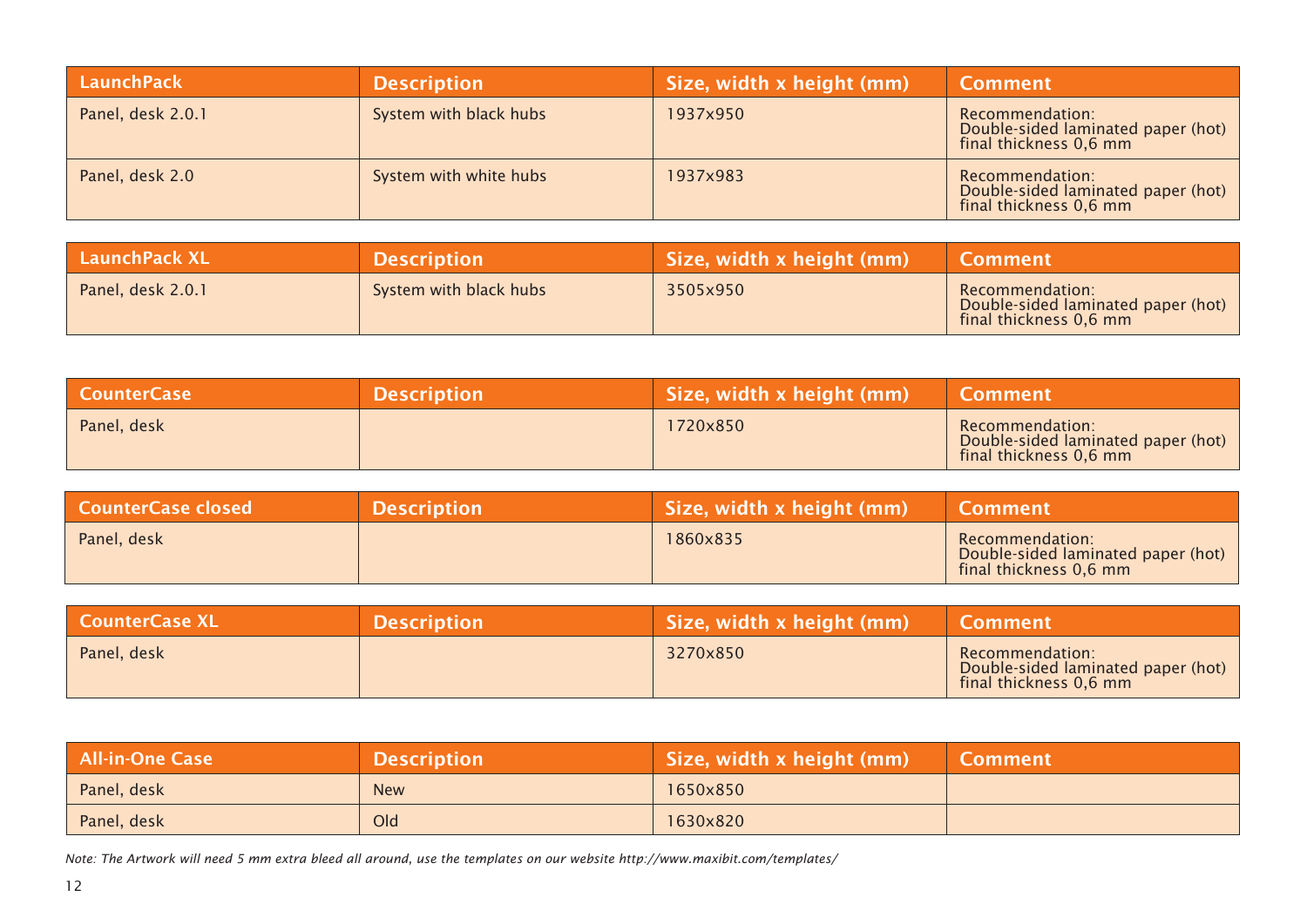| Original 8 / Demo 8 | <b>Description</b> | Size, width x height (mm) | <b>Comment</b> |
|---------------------|--------------------|---------------------------|----------------|
| Per piece           |                    | 700x1000                  |                |
| Per piece, top sign |                    | 700x300                   |                |
| Complete            | Excl. top signs    | 2800x2000                 |                |
| Complete            | Incl. top signs    | 2800x2300                 |                |

| All-in-One Double Case | <b>Description</b>            | Size, width x height (mm) | <b>Comment</b> |
|------------------------|-------------------------------|---------------------------|----------------|
| Panel, new             | Covering two all-in-one boxes | 2360x850                  |                |
| Panel, old             | Covering two all-in-one boxes | 2900x820                  |                |